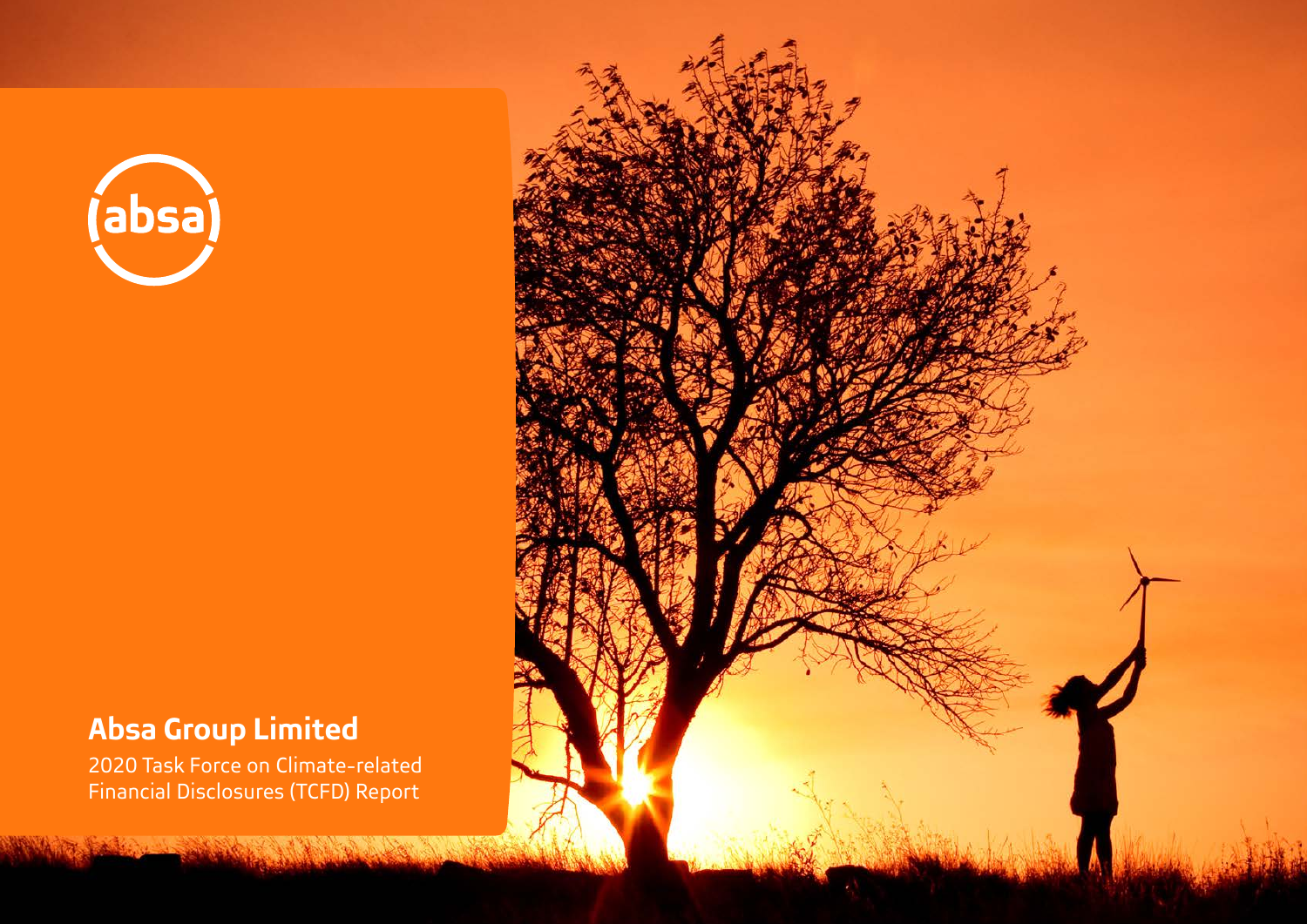# <span id="page-1-0"></span>**About this report**

### **Target audience and reporting frameworks**

This is our first standalone report on climate risk aligned with the recommendations of the Financial Stability Board's Task Force on Climate-related Financial Disclosures (TCFD). We welcome your feedback ir@absa.africa, as we aim to consistently improve our climate-related disclosures in the coming years.

### **Reporting period and scope**

This report covers the period 1 January 2020 to 31 December 2020. Any notable or material events after this date, and up until the approval of this report, are included and noted as such.

#### **Assurance**

We apply a risk-based, combined assurance approach to the Group's operations. Internal controls, management assurance, compliance and internal audit reviews, supported by the services of independent external service providers, ensure the accuracy of disclosures within all of our published reports. In line with their respective mandates, specific reports are reviewed and recommended to the Board for approval by the Disclosure, Social and Ethics, Remuneration, Directors' Affairs, Group Audit and Compliance, and Group Risk and Capital Management committees.

Ernst & Young Inc., our statutory auditors, have audited our annual financial statements. PricewaterhouseCoopers Inc. conducted limited assurance on the total energy use and carbon emissions indicators. Information relating to the scope and conclusions can be found in the Group's annual financial statements and the Limited Assurance Report, available on our Group website at www.absa.africa.

## **Board approval**

This report represents an opportunity to provide stakeholders with material information and commentary on the Group's response to climate-change so that they can make an informed assessment of the Group's management of its environmental and climate change risks during the year under review. As in all our reporting, we have set out to be open and transparent in this report.

Assisted by our Social and Ethics Committee the Board accepts responsibility for the integrity of this 2020 TCFD Report. It is our opinion that it presents a fair and balanced view, and believe it demonstrates the way in which we are aiming to manage the longer-term environmental and climate change risks while seeking opportunities to create sustainable value and prosperity for our stakeholders.

The Board approved this report on 23 March 2021.

- Francis Okomo-Okello René van Wyk Fulvio Tonelli **Rose** Keanly
- Colin Beggs Sand Colinn Swithin Munyantwali Daisy Naidoo Mark Merson Tasneem Abdool-Samad

Alex Darko Ihron Rensburg Sipho M Pityana (Lead Independent Director) Daniel Mminele Nonhlanhla Mjoli-Mncube Wendy Lucas-Bull (Chairman)

# **Table of contents**

| <b>Overview</b>                                                                                                                                                 |                   |
|-----------------------------------------------------------------------------------------------------------------------------------------------------------------|-------------------|
| Governance                                                                                                                                                      | $\mathcal{P}$     |
| Board oversight<br>Management's role                                                                                                                            |                   |
| <b>Strategy</b><br>Defining climate change risk and opportunities for Absa<br>Impact of these risks and opportunities on the business,<br>strategy and planning | 3                 |
| <b>Risk management</b><br>Identifying and assessing climate-related risks<br>Processes for managing climate-related risk                                        | 5                 |
| <b>Metrics and targets</b><br>Portfolio analysis of climate-sensitive sectors<br>Renewable energy financing<br>Our direct footprint                             | R                 |
| <b>Contact information</b>                                                                                                                                      | <b>Back cover</b> |

*Our full integrated reporting suite is available o[n www.absa.africa. C](https://www.absa.africa/absaafrica/investor-relations/annual-reports/)omments or queries regarding these documents can be sent to groupsec@absa.africa.*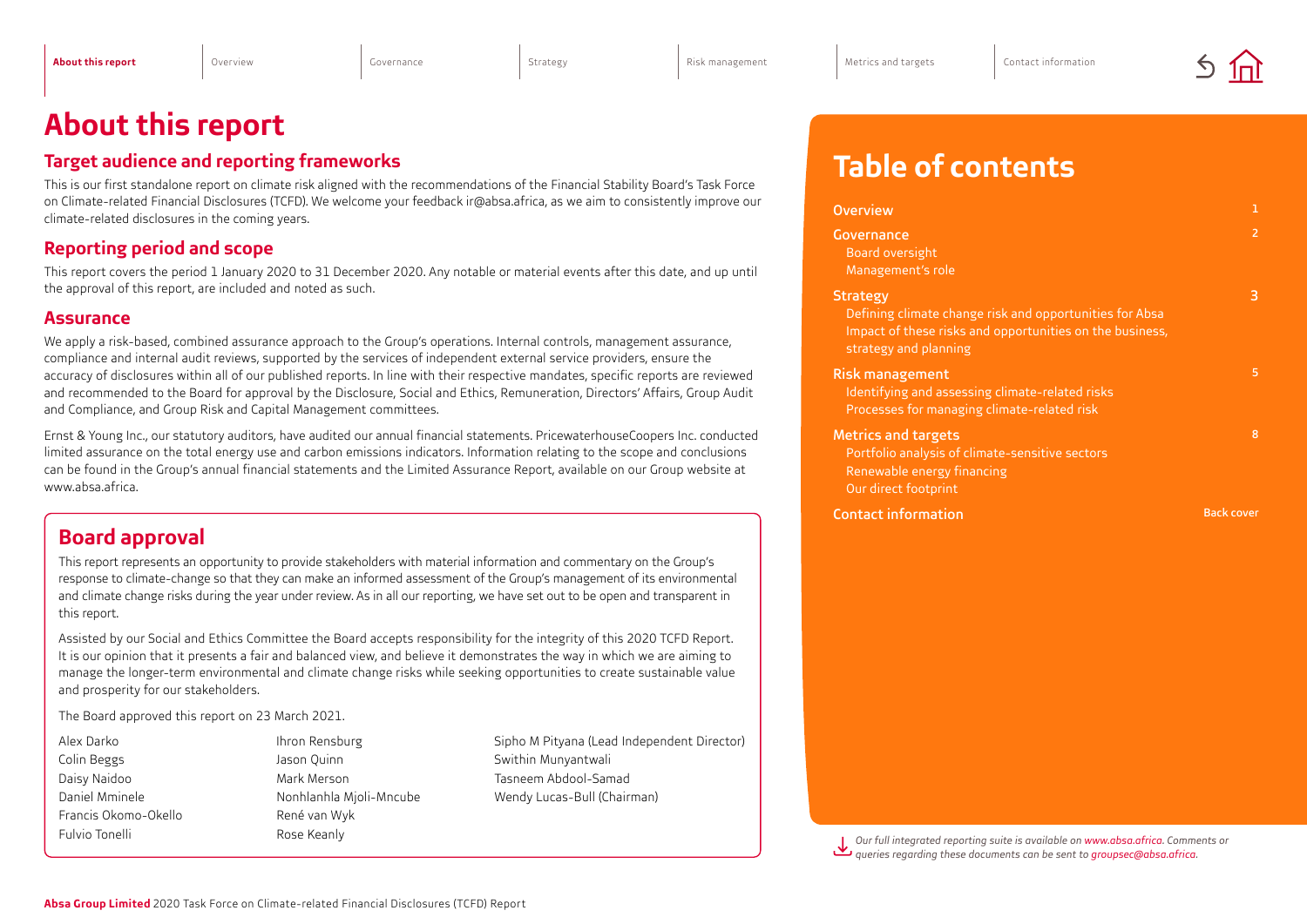# **Overview**

Climate change presents a material, urgent global challenge with significant socioeconomic consequences. The whole of society, including governments, regulators, businesses and consumers, need to respond rapidly to mitigate climate change and adapt. Responding successfully will require global, regional and national cooperation.

The impact of climate change is already evident across the countries in which we operate. Besides ongoing drought in parts of southern Africa, and Cape Town's well-publicised recent water crisis, South Africa's general insurers experienced record weather-related claims in 2017, stemming from significant storms, fires, flooding and hail events. In Mozambique, two major tropical cyclones have caused substantial damage in the last two years. Mauritius and the Seychelles are also vulnerable to cyclones in addition to rising sea levels. Meanwhile, reduced rainfall has impacted Ghana's hydropower generation and largely rain-fed agricultural sector. Similarly, East Africa has experienced higher temperatures, along with reduced and more variable rainfall, particularly in arid and semi-arid regions.

Rising temperatures pose a considerable challenge for the continent. Southern Africa's temperature is expected to increase faster than the global rate. Under scenarios of low global mitigation, the interior temperature is projected to rise by between 4°C and 7°C by 2100. An increase of this magnitude will threaten economic growth, food security and biodiversity, and damage human health and wellbeing.

We recognise Africa's above-average vulnerability to climate change and our need to assess the climate-related risks and opportunities for the Group, particularly in light of our strategic ambition to play a shaping role in Africa's growth and sustainability, along with the need to integrate this throughout the Group's activities.

This is our first standalone report on climate risk that is aligned with the recommendations of the Financial Stability Board's Task Force on Climaterelated Financial Disclosures (TCFD). We welcome your feedback, as we aim to consistently improve our climate-related disclosures in the coming years.



<span id="page-2-0"></span>*We are concerned about the reality of climate change, the dire effects for the world as a whole and our continent in particular, and the urgent need for steps to be taken in order to prioritise sustainability to ensure a future for people and planet. Absa has an important role as financier, advisor and stakeholder in enabling sustainable economic development.*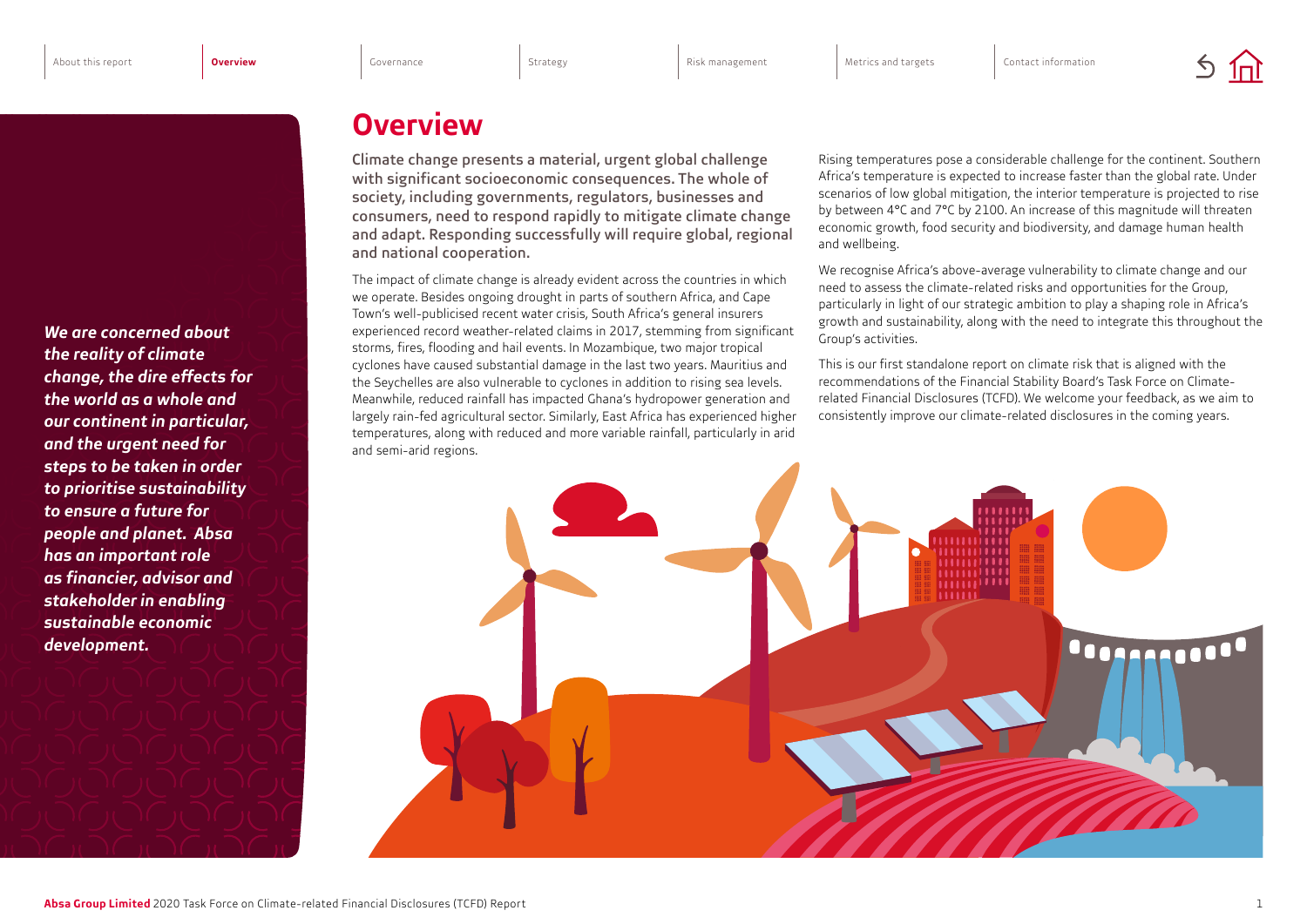# <span id="page-3-0"></span>**Governance**

## **Board oversight**

The Board is our highest decision-making body for matters of significant importance to the Group due to their strategic, financial or reputational implications or consequences. It is responsible for overseeing Absa's risk management frameworks and practices, including climate-related risk. The Board approves the Group's Enterprise Risk Management Framework annually, including the principal and key risks, as well as the Group's risk appetite.

Notable milestones in the Group's sustainability journey to date include:

- In July 2019, our Board adopted the United Nations Environment Programme Finance Initiative's Principles for Responsible Banking (PRB) as an overarching sustainability framework. Absa became a founding signatory of the PRB in September 2019.
- In December 2019, the Board approved a Group Sustainability Policy, using these principles as a framework, as well as a coal financing standard. Both were published in April 2020, after engagement with various stakeholders. Our Group Sustainability Policy requires our strategy to align with the Sustainable Development Goals and the Paris Climate Agreement, among others.
- In March 2020, Absa Group became the first listed South African company to voluntarily include a climate-change resolution in our annual general meeting resolutions. Over 99% of shareholders voting supported the resolution at our annual general meeting in June 2020. The disclosures provided in this TCFD report fulfil the disclosure commitments of this resolution.
- In October 2020, the Board approved the elevation of sustainability risk (including climate-related risk) to a principal risk-type in the Enterprise Risk Management Framework.
- In March 2021, we published this document our first report on climate risk aligned with the TCFD recommendations.

Various Board committees assist the Board to execute its duties and responsibilities. The Group Risk and Capital Management Committee (GRCMC) and the Social and Ethics Committee (SEC), play essential roles in monitoring climate-related risk.

The GRCMC assists the Board in overseeing the Group's risk, capital and liquidity management by reviewing and monitoring the Group's risk profile against its set risk appetite, as well as the implementation of the Enterprise Risk Management Framework. Other Board committees monitor key risks relevant to their mandates. For instance, the SEC is responsible for monitoring conduct and ethics, reputation, people, sustainability and environmental risks. It also monitors key organisational health indicators, responsible corporate citizenship, stakeholder management and the Group's activities pertaining to our role in Africa's growth and sustainability, among other issues.

In 2020, the SEC reviewed Absa's progress in implementing the Principles for Responsible Banking, including the Group's impact areas in terms of the Sustainable Development Goals, our exposure to climate-sensitive sectors, fossil fuels and renewable energy, work on how climate change could impact a particular agricultural loan book, and progress on an environmental and social management system in seven of the countries in which we operate. During the year, the SEC also approved the Group's refocused role in society strategy and our 2020 Environmental, Social and Governance Report.

## **Management's role**

Our Group Chief Executive Officer (CEO) leads the Group Executive Committee (ExCo), which is responsible for executing the Group

strategy and managing the business day-to-day. The CEO takes accountability for climate-related risks and opportunities within the broader ambit of environmental, social and governance (ESG) matters. Group ExCo members are responsible for sustainability in their respective areas.

The group sustainability function reports to our Financial Director, who is also responsible for other areas related to climate risk, specifically real estate management and the associated environmental impact of our operations, supplier management and the Group's integrated and environmental, social and governance reporting. The Financial Director chairs the ExCo Sustainability Steering Committee, which considers sustainability issues, including climate-related risks and opportunities.

The Executive Risk Committee manages the Group's risks in accordance with the Enterprise Risk Management Framework, including the sustainability risk to a principal risk. Following Board approval in October 2020, a Sustainability Risk team was appointed with effect from December 2020. Within sustainability risk, there are five sub-risks: environmental risk, climate change risk, premises environment risk, indirect environment risk and social risk.

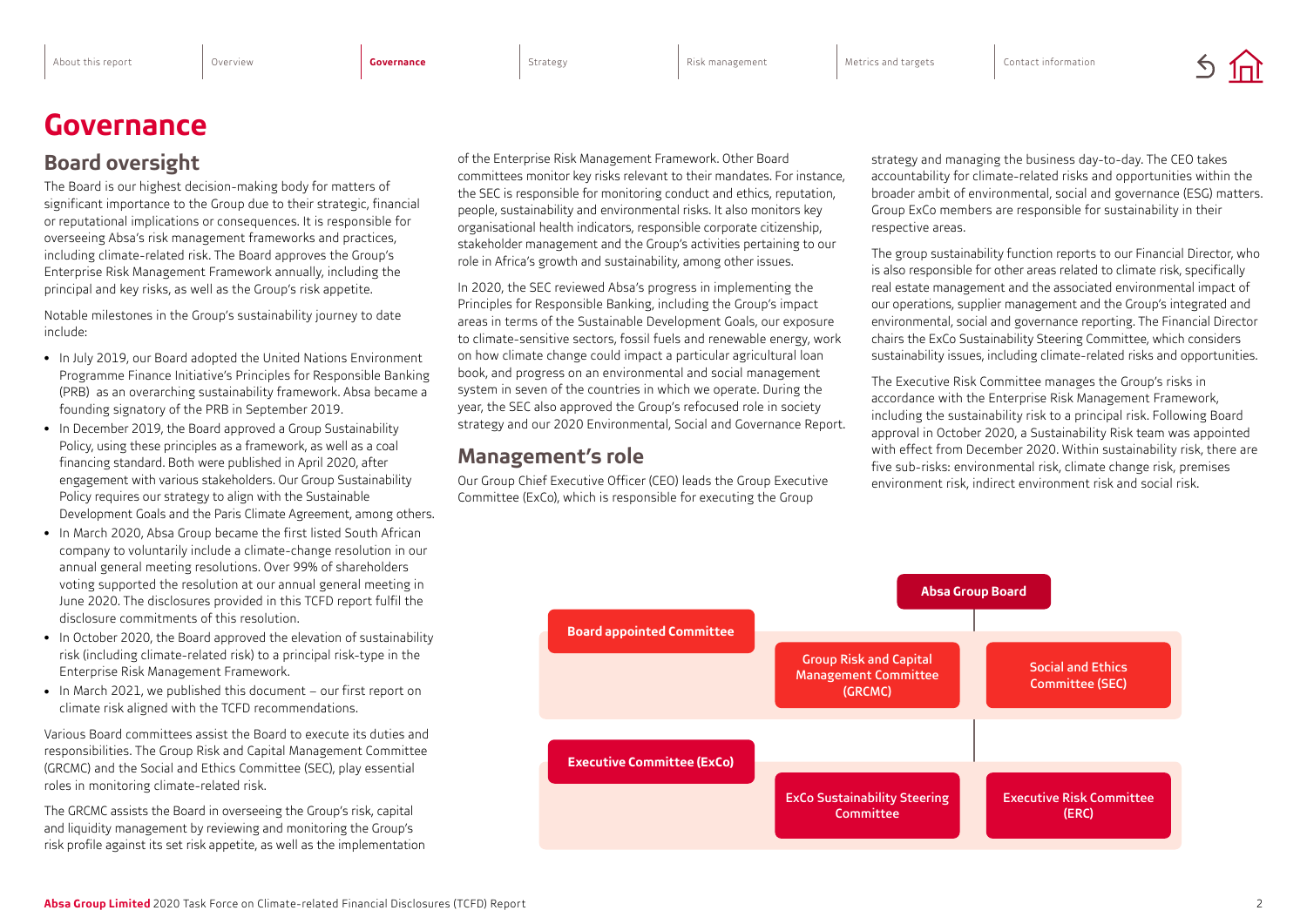# <span id="page-4-0"></span>**Strategy**

## **Defining climate change risk and opportunities for Absa**

We have identified numerous climate-related risks and opportunities for the Group over the short, medium and long term.

### **Climate-related risks**

Climate-related risk is the potential negative impact of climate change on a company. We are exposed to these risks in our own operations and, more importantly, through the climate-related risks faced by the customers we finance. There are two main climaterelated risk types, that is, transition and physical risks.

Transition risks pertain to the transition to a lower-carbon economy and arise from changes necessitated to mitigate and respond to climate change. These include changes in policy and legal actions, technology, market responses, reputational considerations, and the like. Absa is primarily exposed to transition risk through its lending to the energy and other high-emission sectors, such as mining and quarrying, quarrying and manufacturing. For instance, in February 2019, South Africa passed a Carbon Tax Bill in alignment with its commitment to the Paris Agreement to reduce greenhouse gas emissions by 42% by 2025. The carbon tax's first phase came into effect in June 2019, with many allowances that reduce its impact. Although carbon tax is expected to have a negligible R0.4m impact on our own tax liability, it could increase costs materially for customers in high-emission sectors. Transition risk could also impact asset values in our Markets trading business (within Corporate and Investment Bank) and our asset manager.

Physical risks emanating from climate change can either be eventdriven (acute), resulting from the increased frequency and severity of extreme weather events (such as cyclones, droughts, floods, heatwaves and fires, landslides etc.) or longer-term (chronic), emanating from shifts in precipitation and temperature and increased variability in weather patterns (such as rising temperatures and sea levels, ocean acidification etc.). These may cause physical damage to

company assets, disrupt supply chains or increase the costs required to respond to such risks. Acute physical risk is predominantly a short-term concern, whereas chronic risks are experienced over the medium or longer-term. Climate-sensitive sectors such as real estate and agriculture are more vulnerable to physical risks. Water shortages can impact agriculture, mining and hydropower generation. Our operations can be affected by physical risks, such as floods that could impact our branch network or data centres, resulting in business continuity challenges. Finally, weather-related claims can have a material impact on our short-term insurance operations by increasing motor, home and household claims.

Liability risk could arise from physical or transition risks, including claims resulting from climate action, litigation and non-disclosure. Climate change could also introduce reputational risk, where stakeholders believe the Group is not meeting their expectations in terms of climate risk management. This could result from environmental incidents, climate action, or financing and investment policies.

#### **Climate-related opportunities**

Banks are well placed to finance the transition to a low-carbon economy. The significant financing requirements for the energy transition and the delivery of resilient infrastructure require access to the capital markets, bank debt, and wider funding solutions, thereby providing revenue pools projected to grow substantially over the medium to long-term.

We aim to help customers achieve sustainable and inclusive growth aligned with the Paris Climate Agreement goals by providing services that enable transition and adaptation.

We established a Sustainable Finance team within Corporate and Investment Bank in July 2020. Our Sustainable Finance Committee meets monthly and includes employees from risk, treasury, group sustainability and numerous Corporate and Investment Bank teams. Absa Corporate and Investment Bank aims to finance or arrange R100bn for ESG-related projects by 2025 through capital-raising and lending solutions and Business Banking South Africa aims to finance 250MW or R2.5bn of renewable power by 2025.

We support renewable energy and clean technology, providing advice and financing for wind, solar and energy storage as solutions to the energy transition. We are the largest funder of renewable energy in South Africa by megawatts financed. Starting in 2010, as part of the Renewable Energy Independent Power Producer Procurement (REIPPP) Programme, we have been involved in financing 33 projects with a combined value of R80bn and capacity of 2 916 MW, consisting of 704 MW of solar photovoltaic (PV), 1 837 MW of wind power, 350 MW of concentrated solar technologies and 25 MW of biomass. These amount to 46% of all renewable energy projects awarded in South Africa to date. Although negligible in a Group context, our loans to the solar photovoltaic small-scale embedded generation segment in South Africa grew 30% in 2020 and offer long-term growth potential.

In January 2020, we concluded a guarantee transaction, applicable to our Absa Regional Operations, with the Multilateral Investment Guarantee Agency (MIGA), a member of the World Bank Group. Absa was the first African bank to do so, allowing us to provide additional sustainable financing for corporates and small and medium-sized businesses, as well as projects with co-climate benefits. The climate finance component of this project is significant as our subsidiaries in Kenya and Mauritius will lend USD325m in support of new climate finance transactions.

We partnered with Balwin Properties, a residential property developer, in 2019 to provide South Africa's first Eco Home Loan, making buying and owning a green home possible for more people. These environmentally friendly developments consume approximately 20% less energy and water. They are certified in terms of the Excellence in Design for Greater Efficiencies certification system by the Green Building Council of South Africa, partnering with the International Finance Corporation. As such, we support residential developments that are not only greener, but lower household running costs and therefore improve the owner's cash flows (and reduce their credit risk). Eco Home Loans to the value of R9m were taken up in 2020.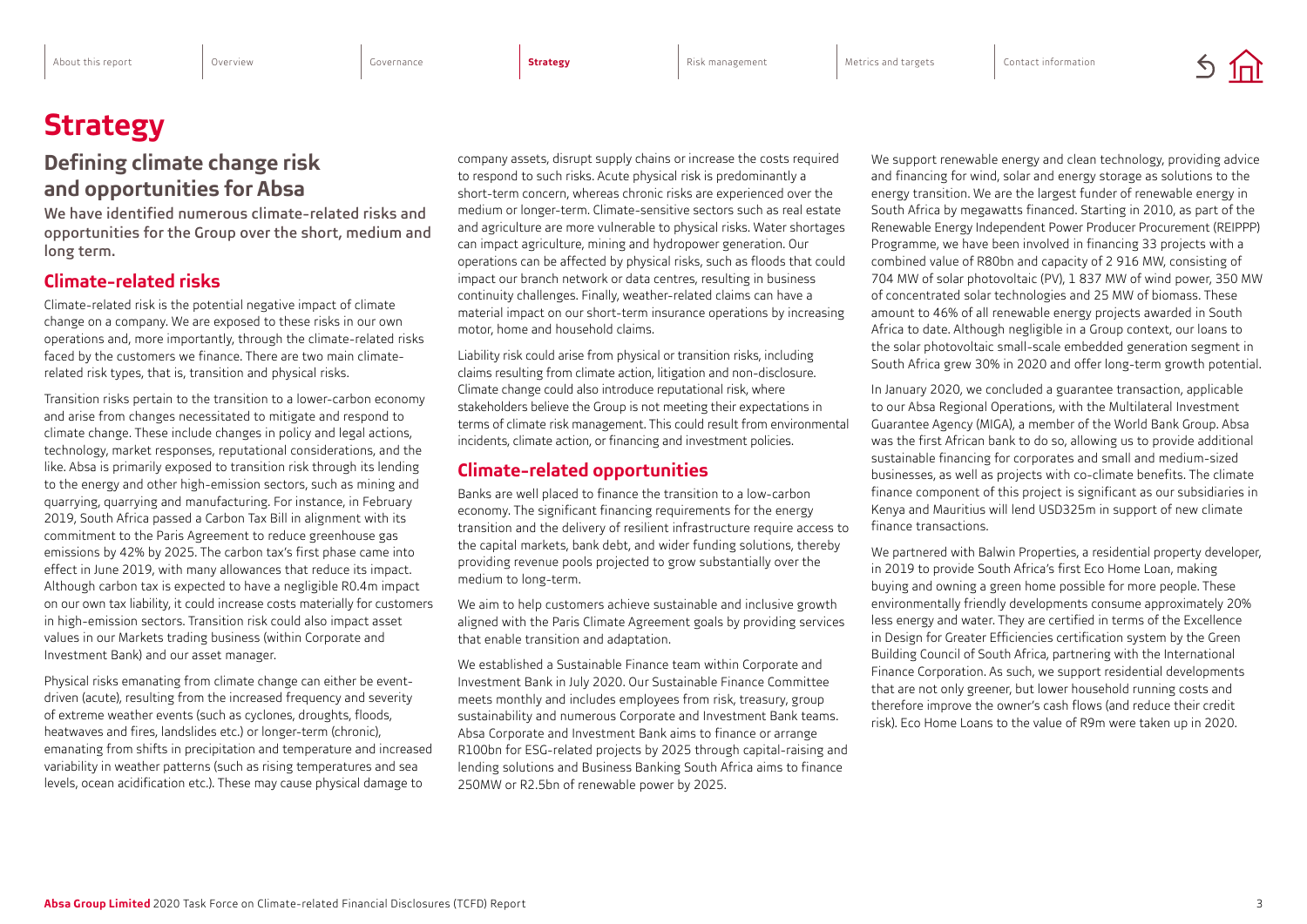#### <span id="page-5-0"></span>Strategy *continued*

## **Impact of these risks and opportunities on the business, strategy and planning Playing a shaping role in Africa's growth and sustainability**

We conducted a review of our Group strategy last year that refined our strategic priorities; however, our purpose of bringing possibilities to life remains unchanged, and our strategic ambition is to create shared value for a broad range of stakeholders. Our refined role in society strategy articulates how we play a role in Africa's growth and sustainability and incorporates the Sustainable Development Goals, Principles for Responsible Banking and Task Force on Climate-related Finance. The environmental sustainability pillar of this strategy has various strategic imperatives and actions that relate to climate change, including:

- Measuring and monitoring our exposure to climate-sensitive sectors.
- Implementing a Groupwide environmental and social management system (over the next two years).
- Implementing the Principles for Responsible Banking by September 2023.
- Partnering with external groups to build climate change scenarios for our loan books.
- Actively assisting customers to transition to a lower-carbon economy.
- Completing a sustainable bond framework in 2021.
- Expanding our climate-related solutions for consumers in home loans, vehicle finance and investments.
- Supporting small and medium enterprises and other entrepreneurs to build climate-smart businesses.
- Measuring, reporting and reducing our direct carbon emissions.

Moreover, our Group Sustainability Policy requires that our business strategy considers appropriate climate mitigation strategies, individuals' needs and societal goals as expressed in the Sustainable Development Goals, the Paris Climate Agreement, national development plans and/or regional legislative frameworks.

### **Sustainability and climate change training**

Raising awareness and training employees is critical to ensure that climate-related risks and opportunities are integrated into our activities. This provides employees with the requisite knowledge to engage with customers on climate change and the transition to a lower-carbon economy. Past training has included presentations to our Board and employees from academics and experts on South Africa's energy sector and long-term climate forecasts for sub-Saharan Africa.

In 2020, we created general awareness of sustainability among 400 employees across the Group during engagement sessions on the Sustainable Development Goals, arranged for a co-author of the South African National Treasury's technical whitepaper on Sustainable Finance to provide a teach-in on the whitepaper, and co-facilitated training for in-country officers on the environmental and social requirements of our MIGA deal. Other training included 25 sessions on renewable energy and funding mechanisms, as well as various podcasts on sustainability. We also commissioned research by the Global Change Institute at the University of the Witwatersrand on the five climate risks facing southern Africa.

Accelerating this training is a key deliverable and in addition to sustainability and climate change experts presenting to our Board, management and employees, we will roll out a sustainability awareness module, including of climate change, to all employees.

It is also important that we extend our reach beyond employees, raising awareness with our customers, business leaders, regulators and civil society. We highlight a few examples of how we are doing this:

- In October 2019, the Absa Macro Conference dealt with the global trends shaping business including those, such as climate change, that business should be thinking about in the long term.
- In November 2019, Absa Mozambique hosted a climate change conference, led by a panel of experts including climate scientists, government officials and United Nations.
- In 2020, we provided input to Green Cape and the Council for Scientific and Industrial Research, and worked with Sustainable Energy Africa to promote the adoption of rules and regulations that are supportive of the small-scale embedded generation sector.

Customer education and awareness are also important components of our approach to driving renewable energy. We shifted from face-toface customer education and awareness-raising engagements to participating in online events, including the Sustainability in Manufacturing event, Smart Mobility Week, Green Building Council South Africa conference and other energy-related virtual events, and we were a lead sponsor of the Solar Power Africa Conference. We also sought to contribute our insights through the publishing of a battery short report, an electric vehicle short report and thought leadership articles on the renewable energy sector. We have introductory research available to customers on seven renewable energy technologies and face-to-face training initiatives.

## **Resilience of strategy under different climate change scenarios**

Climate change transition or physical risks do not necessarily present a significant threat to achieving our business strategy in the shortto medium-term (over zero to three years). However, material risks will emerge over the long term if we do not take steps to manage the potential impact of climate change.

#### **Scenario analysis**

Scenario analysis and stress testing are critical tools in assessing the future implications of climate change on our business under a range of potential outcomes. The TCFD recommendations call for the use of scenarios to assess our resilience to climate-related risks. Incorporating climate change scenarios into our models and risk management will require substantial work over the medium term.

We used the United Nations Environment Programme Finance Initiative (UNEP FI) table on the following page to consider sectors that require scenario analysis. In addition, the table is used as an input in determining our Sustainability Risk profile and developing our environmental and social management system.

As an initial step in using climate change scenarios, we partnered with the Council for Scientific and Industrial Research in South Africa to assess the climate-related physical risk within part of our agriculture loan book. The pilot examined the likely impact of climate change on the maize crop in the Free State by 2050 using RCP4.5 and RCP8.5 models, with our client base mapped against these models. Agriculture was selected given our large market share, the sector's vulnerability to physical risk and its importance to South Africa's food security. Based on the successful pilot, we will expand the analysis of physical risk to the remaining agriculture sectors and our real estate portfolio during 2021.

We also included scenarios for climate-related risk in our annual budgeting and capital stress testing in November 2020. While elementary, the exercise incorporated three climate change-related risks, namely:

- Transition risk in Corporate and Investment Bank South Africa's loans to the coal, oil and natural gas sectors.
- Reduced precipitation across our agriculture portfolio.
- Increased weather-related catastrophe claims in our short-term insurance operations.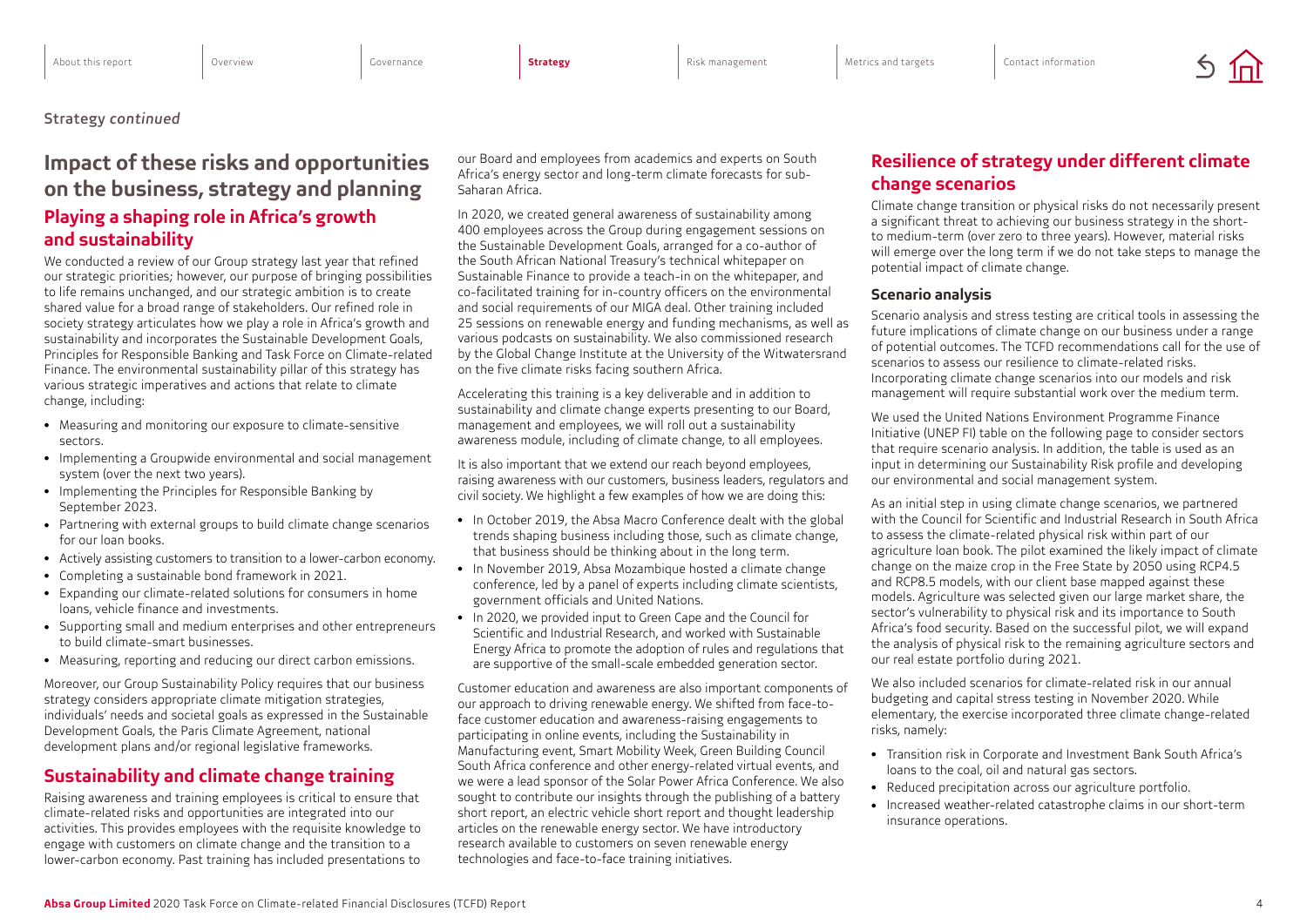**Climate sensitive sectors**

**Identifying and assessing climate-related risks**

As climate-related risks exist predominantly in our lending activities, we have started to measure and monitor our exposure to the climatesensitive industries below. Where these exposures are material, we aim to manage the risk over the short and medium term, including using

stress testing and scenario planning. We disclose our exposure to these sectors under metrics and targets (page 8).

# <span id="page-6-0"></span>Strategy *continued* **Risk management**

While these were short- to medium-term in nature (one to three years) by definition (as part of our three-year budgeting process) and not science-based, the undertaking raised awareness of climaterelated risks and provided preliminary learnings on their potential impact. We will expand this time horizon and incorporate sciencebased targets over time.

| Sector lending categorised by climate risk type and level                                                                                                                                                                                                                           |                                                                                                            |                                                                                       |                                                             |                                                                |
|-------------------------------------------------------------------------------------------------------------------------------------------------------------------------------------------------------------------------------------------------------------------------------------|------------------------------------------------------------------------------------------------------------|---------------------------------------------------------------------------------------|-------------------------------------------------------------|----------------------------------------------------------------|
| <b>Physical risk</b>                                                                                                                                                                                                                                                                |                                                                                                            | <b>Energy and water supply</b>                                                        |                                                             | Agriculture, fishing and Forestry                              |
| • Agriculture<br>Energy<br>• Real estate<br><b>Transition risk</b>                                                                                                                                                                                                                  | Impacts<br>• Emissions<br>• Water availability                                                             | • Land scape disturbances<br>• Leaks and explosions                                   | Impacts<br>• Water usage and pollution<br>• Chemicals usage | • Biodiversity loss<br>• Deforestation                         |
| • Agriculture – intensive livestock grazing<br>High<br>• Coal mining and power generation<br>Iron and steel manufacturing<br>Petrochemicals<br>• Cement or concrete manufacturing                                                                                                   | Manufacturing                                                                                              |                                                                                       | <b>Real Estate</b>                                          |                                                                |
| Moderately high • Oil and gas extraction and refining<br>• Gas power generation<br>• Manufacturing of metals<br>• Low-efficiency commercial real estate<br>• Air and road transport and logistics                                                                                   | Impacts<br>• Air and water pollution<br>• Water and energy consumption • Technology change                 | • Resource intensive                                                                  | Impacts<br>• Energy intensive<br>• Pollution                | • Increased densification<br>• Material intensive              |
| · Oil and gas retail infrastructure<br>Moderate<br>• Agriculture - high-emission crops<br>• Iron and metal ores<br>Low-efficiency residential real estate<br>Sea transport and logistics<br>• Entertainment and leisure                                                             | Impacts<br>• Energy intensive                                                                              | Construction<br>• Community impact                                                    | Impacts<br>• Energy intensive                               | <b>Transport and logistics</b><br>• Old technology replacement |
| Moderately low • Agriculture - fishing<br>• Rare and precious metal ores<br>Electricity transmission and grid operation<br>Quarrying<br>Manufacture of electronics<br>• Financial services<br>• Technology                                                                          | • Occupational health and safety<br>• Carbon emissions<br>• Water usage<br>Mining and Quarrying<br>Impacts |                                                                                       | • Changing consumer preferences                             |                                                                |
| • Agriculture – forestry and low emissions crops<br>Low<br>Renewable energy<br>Electric vehicles<br>Construction excluding cement and concrete<br>• Health care<br>• High-efficiency real estate/green buildings<br>Source: United Nations Environment Programme Finance Initiative | Source: Adapted from UNEP                                                                                  | • Occupational health and safety • Acid mine drainage<br>• Water access and pollution | • Transition risk for coal                                  |                                                                |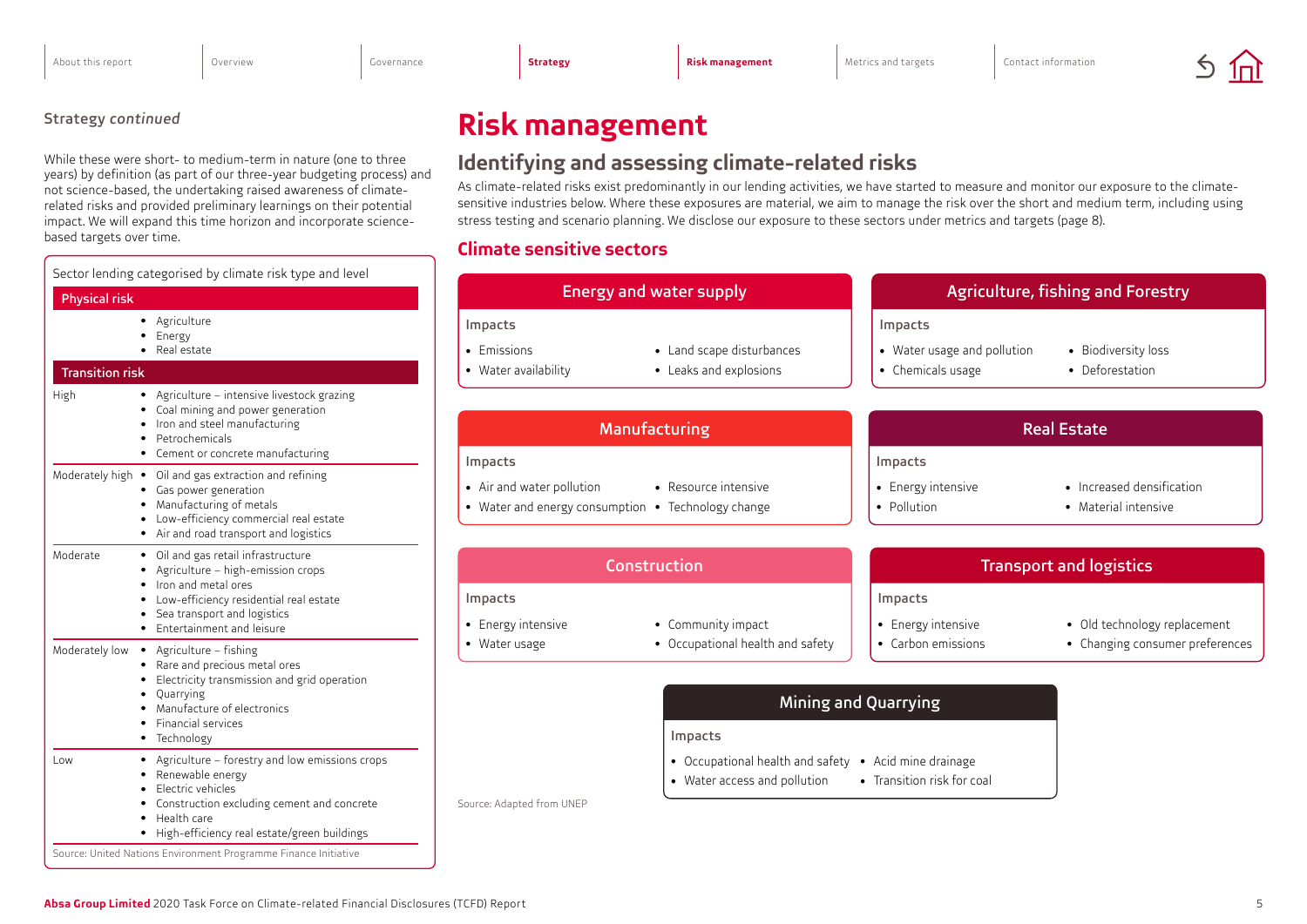<span id="page-7-0"></span>Risk management *continued*

# **Processes for managing climate-related risk**

## **Group Enterprise Risk Management Framework**

We actively manage current and emerging risks through the implementation and continued operating effectiveness of our Board-approved Enterprise Risk Management Framework (ERMF) depicted below. Within this framework, risks associated with customer loans that could be impacted by climate change or transition risk fall under credit risk. Credit risk is our largest risk-type and accounted for 78% of our Group risk-weighted assets at 31 December 2020. We aim to finalise our Group sustainability principal risk framework in the first half of 2021.

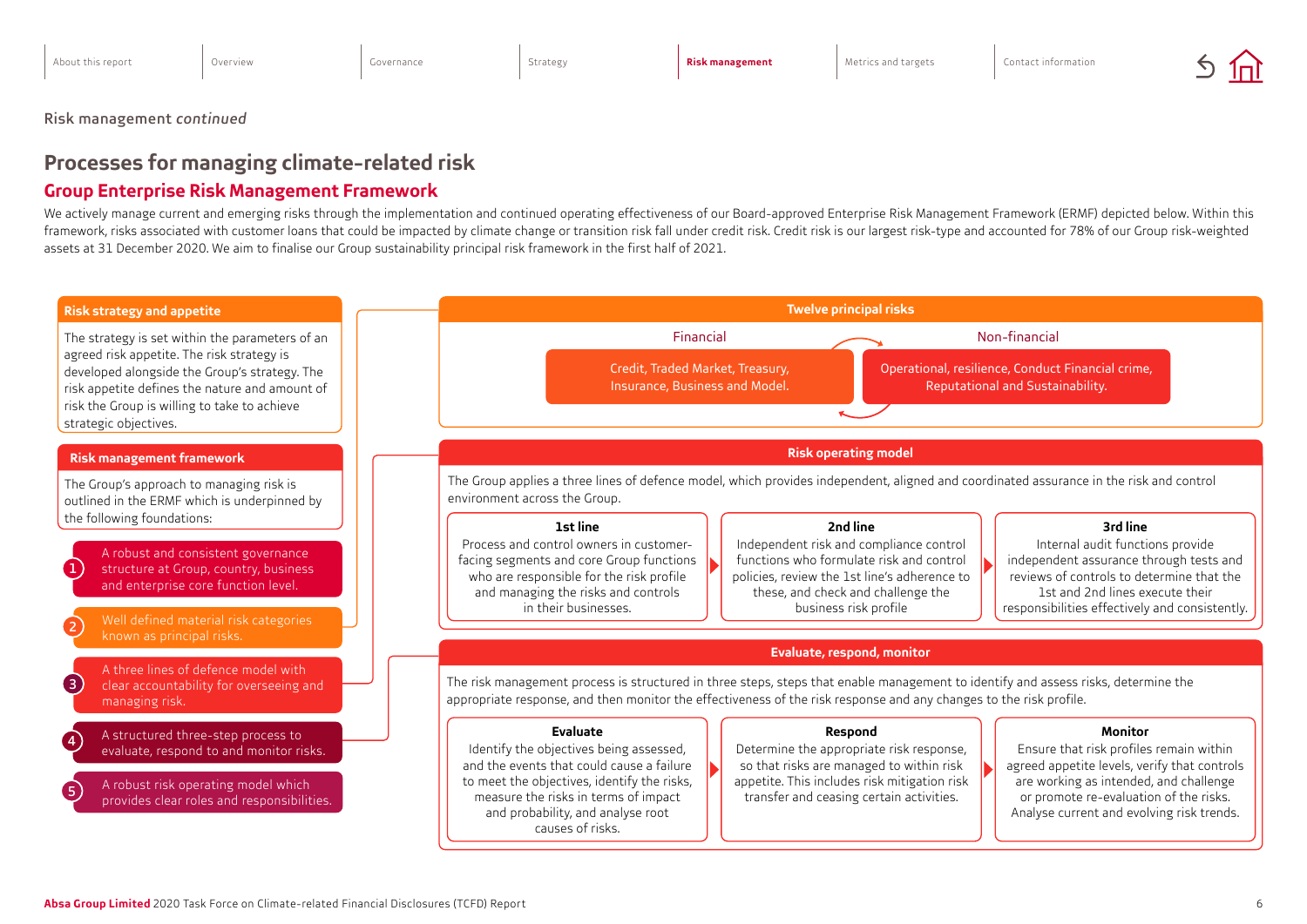Risk management *continued*

### **Environmental and social management system**

In addition to our green lending targets, as part of our 2020 MIGA transaction, we implemented an enhanced environmental and social management system in Ghana, Kenya, Mauritius, Mozambique, Seychelles, Uganda and Zambia. This extends the International Finance Corporation Performance Standards beyond Equator Principle transactions to lower value project finance, project-related corporate loans and general corporate loans that meet specified criteria in these countries. Within this agreement we have individual country caps for financing coal, production or trade in tobacco and alcoholic beverages (excluding beer and wine), as well as gambling and casinos.

Notably, we have established a cross-functional working group to extend this work and develop a Groupwide environmental and social management system. The system seeks to reduce environmental and social risk exposure in our lending portfolio and automate the process of managing and reporting these risks. We plan to implement this system in the next two years, which will require substantial investment and integration.

### **Group Sustainability Policy**

As noted, our Group Sustainability Policy requires that our business strategy considers appropriate climate mitigation strategies, as expressed in the Paris Climate Agreement, and prioritises business activities that could generate the most significant positive environmental, social and economic impacts while mitigating adverse effects. It also requires us to perform forward-looking, sustainabilityrelated risk assessments at a portfolio and strategic level and to manage and mitigate significant risks identified. In addition, we must work responsibly with our customers to encourage sustainable practices and economic activities.

As such, we will promote and support sustainable behaviour and consumption choices, facilitate a responsible transition to a more sustainable economy, and, in our lending practices, consider our customers' environmental and social impacts to drive positive outcomes. As an example of our playing an advocacy role, we arranged a public debate on climate change in Mozambique in December 2019, which included presentations by climate change experts. We also commissioned climate risk research with the Global Change Institute on the most urgent climate change related risks faced by South Africa, the outcomes of which will be shared with stakeholders over a series of webinars in 2021.

### **Sector financing standards**

We published our coal financing standard in April 2020, which includes our position on financing coal mining and new coal-fired electricity generation. The standard details the minimum requirements to fund coal mining and specifies the enhanced due diligence required for all new coal-related projects. We aim to complete additional Group financing standards in 2021, with oil and gas planned for the first half of the year and mining in the second.

In addition to standards, our sector-specific guidance notes outline key sector and reputational risks, headline issues and considerations to inform decision-making for numerous sectors, including agriculture and fisheries, chemicals and pharmaceuticals, conflict blood diamonds, forestry and logging, general manufacturing, infrastructure, mining and metals, oil and gas, power generation and distribution, utilities and waste management, and service industries.

## **Equator Principles**

We have adhered to the Equator Principles since 2009 to manage environmental and social risk in project financing, and we undertake environmental risk assessments for all transactions that fall within the thresholds. These are reviewed by our environmental credit risk management team, working with the business and legal teams. We completed three Equator Principles transactions in 2020 (2019: zero). We amended our policies and standards to reflect the changes and requirements of the Equator Principles IV that became effective on 1 October 202 were assessed for environmental and social risks. A further 70 general transactions and 2 879 commercial property finance deals in 2020 (2019: 84 and 3 619).

| Number of transactions    | 2018 | 2019          | 2020           |
|---------------------------|------|---------------|----------------|
| Mining and metals         | 24   | 26            | 16             |
| Infrastructure            | 16   | 15            | 8              |
| Oil and gas               | 21   | 16            | 12             |
| Power generation          | 2    | 4             | 3              |
| Power generation          |      |               |                |
| (renewable energy)        | 10   | 8             | 18             |
| Agriculture and fisheries | 3    | 1             | $\overline{2}$ |
| Chemicals and             |      |               |                |
| pharmaceuticals           | 4    | $\mathcal{P}$ |                |
| Manufacturing             | 8    | $\mathcal{P}$ | 3              |
| Services                  | 10   | 7             |                |
| Utilities and waste       |      |               |                |
| management                | 5    | 3             | 5              |
| Total                     | 103  | 84            | 70             |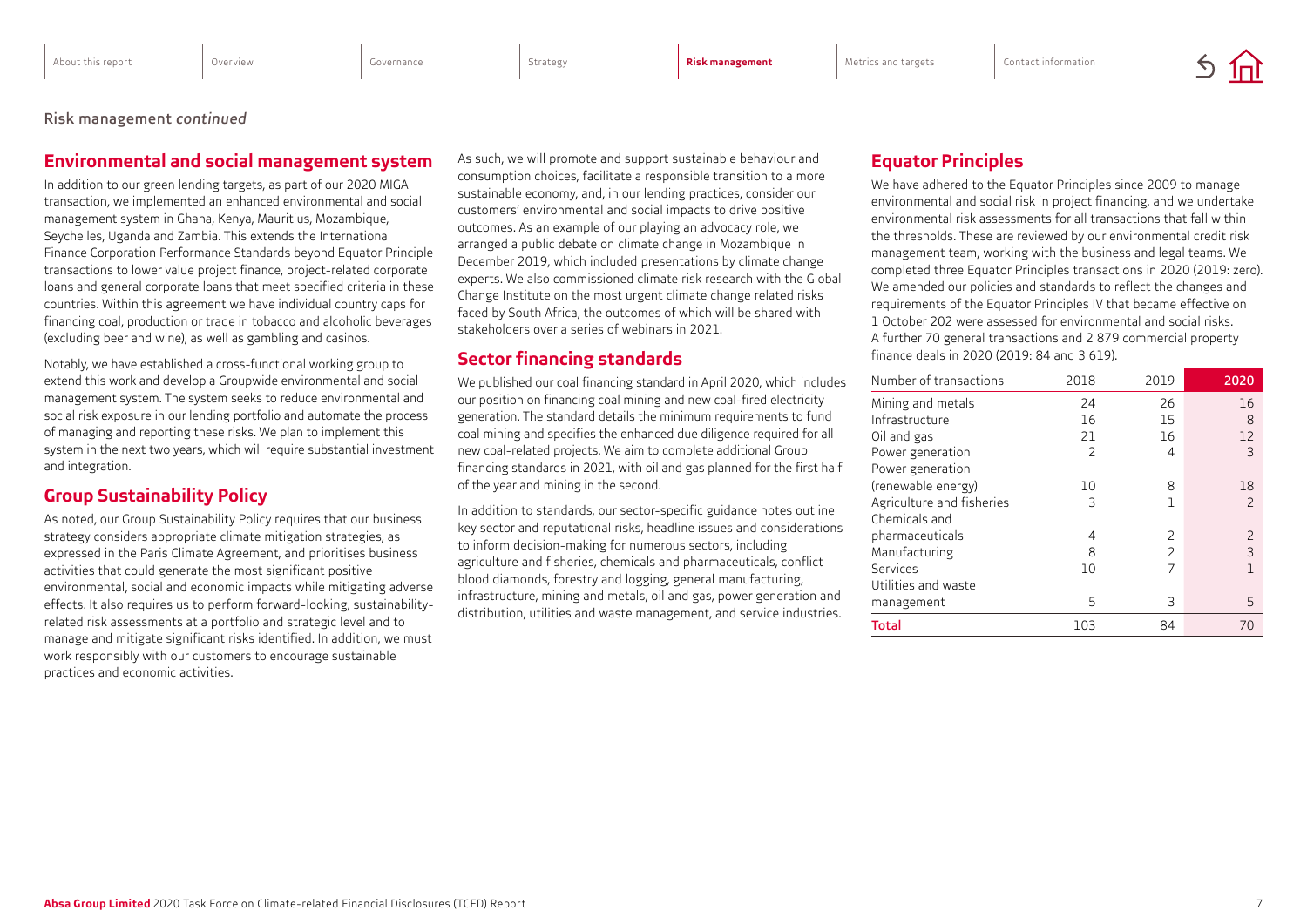# <span id="page-9-0"></span>**Metrics and targets**

As our climate-related risks exist predominantly in our lending activities, we are committed to disclosing metrics that capture the potential impact of climate change risks and opportunities within our loan portfolios in line with TCFD recommendations. We also provide details of our direct footprint, although the climate-related risks and opportunities in this regard are less significant.

# **Portfolio analysis of climate-sensitive sectors**

The sectors below are those we believe have elevated climate-related risks, although a range of vulnerability exists within each sector. Our monitoring and reporting of exposures to sectors with elevated climate risk will improve and become more granular as our approach to climate change risk management evolves, aligning further with TCFD recommendations. We provide three viewpoints – reporting on climate-sensitive sectors, high-emissions sectors and our exposure to fossil fuels. The tables that follow show our gross loans and advances at a Group level at 31 December 2020.

### **Climate sensitive sectors**

In aggregate, climate-sensitive sectors, as identified by the United Nations Environment Programme, constitute 52% of our total gross loans and advances. However, excluding our sizeable real estate book, which is primarily retail home loans, climate-sensitive sectors comprise 18% of our total loans, with our well-diversified agriculture and manufacturing portfolios constituting the most significant components at 5% each.

|                                       | Loans<br><b>Rbn</b> | Percent<br>of total |
|---------------------------------------|---------------------|---------------------|
| Real estate                           | 323                 | 34.8                |
| Agriculture                           | 48                  | 5.2                 |
| Manufacturing                         | 46                  | 5.0                 |
| Transport and logistics               | 32                  | 3.4                 |
| Mining and quarrying                  | 22                  | 2.4                 |
| Construction                          | 15                  | 1.6                 |
| Electricity, gas and water supply $1$ | 8                   | 0.9                 |

<sup>1</sup> Excluding renewables

## **High emission sectors**

Sectors with generally high emissions account for 12% of our total loans, with manufacturing being the largest at 5%.

|                                   | Loans<br><b>Rbn</b> | Percent<br>of total |
|-----------------------------------|---------------------|---------------------|
| Manufacturing                     | 46                  | 5.0                 |
| Transport and logistics           | 32                  | 3.4                 |
| Mining and quarrying              | 22                  | 2.4                 |
| Electricity, gas and water suppl1 | 8                   | 0.9                 |

<sup>1</sup> Excluding renewables

### **Fossil fuels**

At R9bn, fossil fuels comprise 1% of our total gross loans, with oil being the largest component. In addition, we have approved two facilities in the gas sector in Absa Regional Operations, with limits of almost R7bn that had not been drawn by 31 December 2020.

|      | Loans<br><b>Rbn</b> | Percent<br>of total |
|------|---------------------|---------------------|
| Oil  | 6.1                 | 0.7                 |
| Coal | 2.9                 | 0.3                 |
| Gas  |                     |                     |

# **Renewable energy financing**

Our renewable energy loans at 31 December 2020 amounted to R20.4bn, or 2.2% of our total Group loans. Consequently, renewables constituted 69% of our total energy funding, including oil, gas and coal. We strongly support renewable energy and clean technology as solutions to the energy transition and are the largest funder of renewable energy in South Africa by megawatts financed. Our existing renewables book is considerably lower than the R80bn of funding we have provided, reflecting pay downs and distributing much of the book after origination.

While no new Corporate and Investment Bank deals were approved in 2020, we were a senior and mezzanine lender in refinancing a concentrated solar power project, which was a landmark transaction as the first refinancing of a project under the Department of Mineral Resources and Energy's Renewable Energy Independent Power Producer Procurement (REIPPP) Programme. Moreover, we supported several customers' bids in Eskom's Risk Mitigation Programme in December, included a significant renewables component. Retail and Business Banking South Africa lent R252m to renewable energy projects in 2020, up 30%. The installations totalled 16MW in 48 customer transactions.

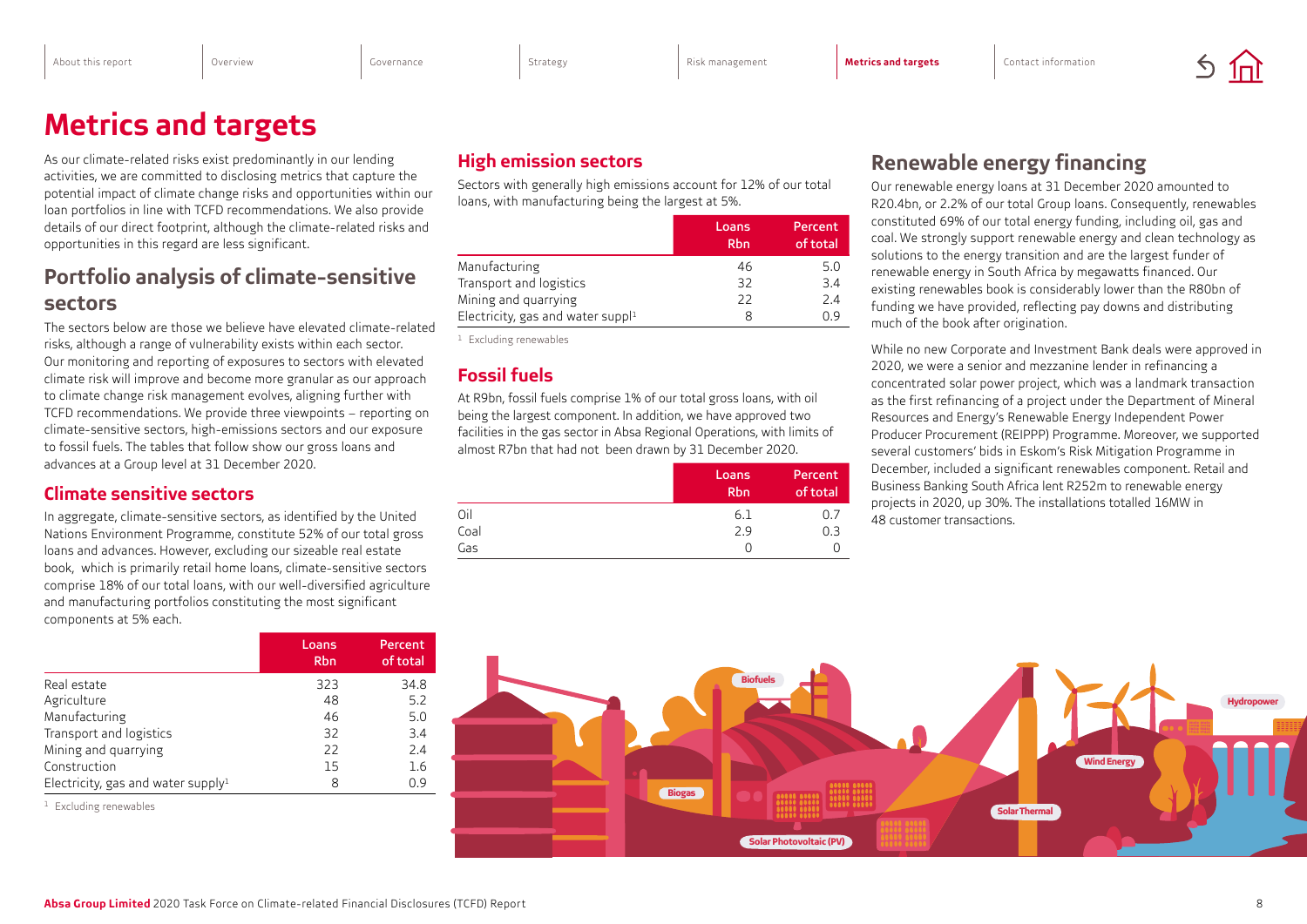#### <span id="page-10-0"></span>Metrics and targets *continued*

## **Our direct footprint**

While our direct environmental footprint is significantly smaller than our indirect impact through our lending, we disclose our greenhouse gas (GHG) emissions and energy use. Details of our materials and water usage and our effluents and waste are disclosed in our 2020 Environmental, Social and Governance Report.

#### **Emissions**

We are targeting a 51% reduction in carbon emissions by 2030 against the 2018 baseline year, with an in-year targeted decrease of 3%. In 2020, we achieved a 21% decrease in carbon emissions, resulting in an overall 34% reduction. Our intensity ratio, which includes Scope 1 and 2, and only carbon dioxide (total carbon emissions divided by the total number of full-time equivalent employees), improved to 4.81 (2019: 5.79), and carbon emission per square metre improved to 0.15 (2019: 0.18).

Our operational footprint is impacted by building occupancy and business travel. Since the Covid-19 lockdown restrictions were imposed, we experienced a significant decline in our Scope 2 and 3 emissions due to most of our employees working remotely and curbing business travel. Our reliance on back-up generator fuel continued in 2020 due to load shedding in South Africa.

Carbon emmissions (tonnes CO2)



| GHG emissions                              |                           |                          |                       |
|--------------------------------------------|---------------------------|--------------------------|-----------------------|
| (tonnes CO2)                               | 2018                      | 2019                     | 2020                  |
| Scope 1                                    | 22 294                    | 22 0 19                  | 13 458                |
| Gas<br>Company cars<br>Diesel              | 16 121<br>5024<br>1 1 4 9 | 16 309<br>4334<br>1376   | 7566<br>3 841<br>2051 |
| Scope 2                                    | 237 105                   | 196 662                  | 163086                |
| Real estate (national<br>grid electricity) | 237 105                   | 196 662                  | 163086                |
| Scope 3                                    | 37 069                    | 29 848                   | 19 602                |
| Flights<br>Transmission and                | 11 109                    | 8313                     | 3 3 3 8               |
| distribution<br>Private cars<br>Car hire   | 19 978<br>5825<br>157     | 17 008<br>4 4 2 2<br>105 | 13782<br>2371<br>111  |
| <b>Total</b>                               | 296 468                   | 248 529                  | 196 146               |

Scope 1 includes emissions from the use of diesel fuel, company cars and natural gas in our South African operations.

Scope 2 emissions constitute all building-related emissions (excluding ATMs, land and parking), including those related to energy consumption from the national electrical grid. For real estate-related CO<sub>2</sub> emissions, 100% of the reported emissions derive from data provided by onsite representatives, invoices, meter readings and, where no actual data is available, from system-generated estimates. We use the market– based method for all Scope 2 emissions calculations.

Scope 3 emissions include air travel and vehicles used in South Africa only, including company, private and hired cars. Travel-related emissions cover 100% of travel and have an accuracy rate of 100%. We also account for Scope 3 transmission and distribution lossrelated emissions for all buildings across the portfolio.

#### **Energy**

We are targeting a 30% reduction in energy consumption by 2030 against the 2018 baseline. This aim will be achieved by driving efficiency, along with internal behaviour and technology change. In 2020, we achieved a 23% reduction against a 3% reduction target (32% reduction against the baseline). We anticipate surpassing our 2030 target in 2021 based on our current real estate strategy. These targets will therefore be reassessed for future reporting.

| Energy type                                      | 2018<br>kWh                            | 2019<br><b>kWh</b>                     | 2020<br>kWh                          |
|--------------------------------------------------|----------------------------------------|----------------------------------------|--------------------------------------|
| Renewable<br>Solar photovoltaic<br>Non-renewable | 1965433<br>336 160 048                 | 2 005 855<br>339 160 048               | 1841545<br>227 853 850               |
| Gas<br>Diesel<br>Grid electricity                | 79 822 428<br>4 307 404<br>252 030 216 | 80 571 514<br>5 135 044<br>211 791 479 | 37 356 023<br>7643582<br>182 854 245 |
| Total <sup>1</sup>                               | 338 125 481                            | 299 503 892                            | 229 695 395                          |
| Energy intensity ratio<br>(KWh/m)                | 0.81                                   | 0.72                                   | 0.81                                 |

<sup>1</sup> *Total energy includes renewable and non-renewable energy. We use renewable energy from our solar PV plants.*